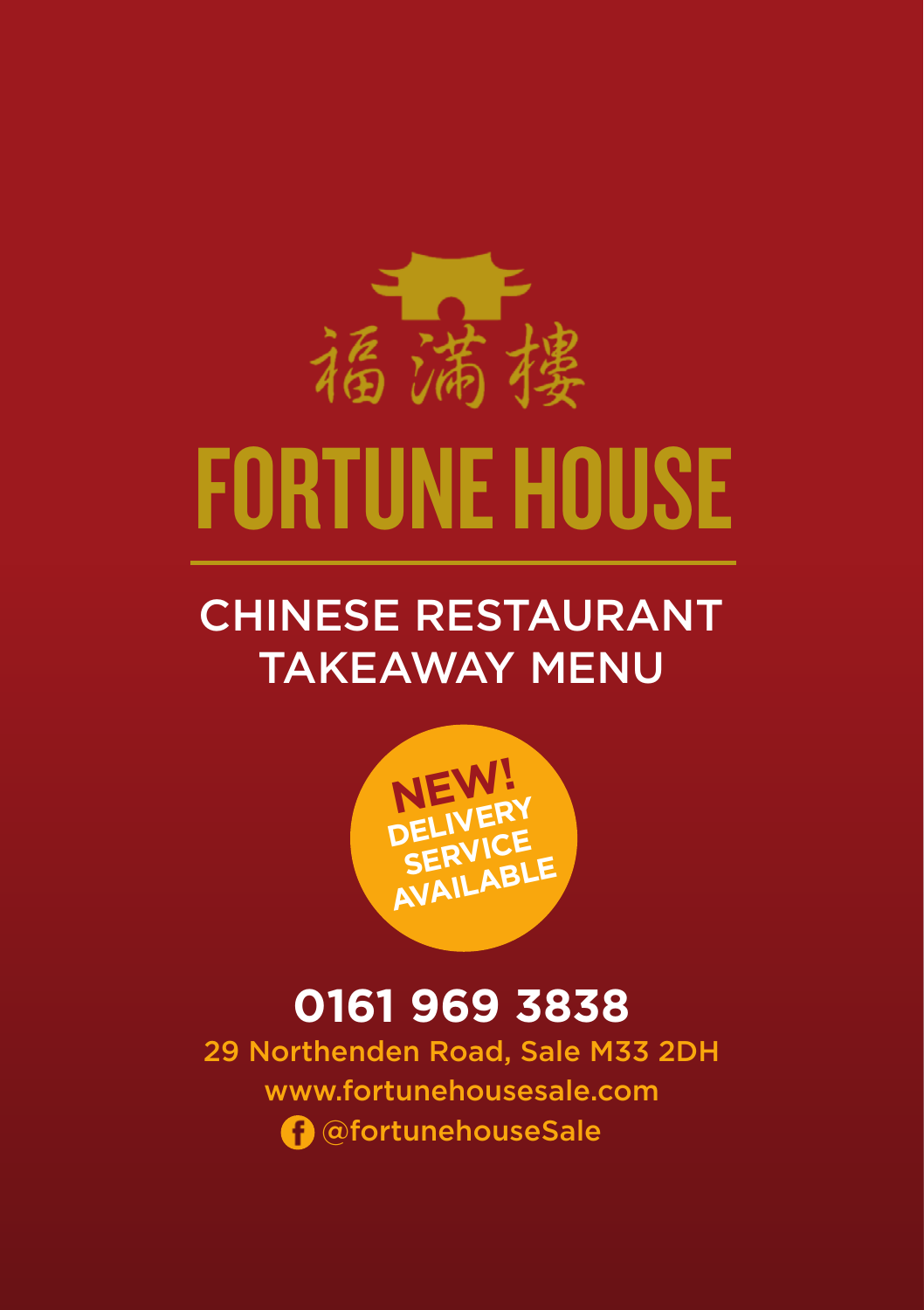## *Special Takeaway Offer*

### **2 Course Meal for 2 people for only £18**

If ordered for 3 or more people add an additional £9 per person

### *PLEASE ASK FOR SPECIAL TAKEAWAY OFFER WHEN ORDERING THIS MEAL*

**1st Course** Mini Spring Rolls, Prawn Toast and Chicken Samosas

#### **Main Course**

Choose 1 option per person from:

Char Siu (Chinese BBQ Pork) Beef Chicken Pork (Sweet & Sour only) Mixed Vegetables

#### *All above served with a choice of:*

Cantonese Sauce, Sweet & Sour Sauce, Hot & Spicy Szechuan Sauce Curry Sauce , Satay Sauce , Thai Red Curry Sauce , Green Pepper & Black Bean Sauce Black Pepper Sauce, Fresh Mushrooms, Chinese Leaves & Broccoli *All the above dishes will be served with a choice of Boiled Rice, Egg Fried Rice or Chips*

> **WHY NOT ADD ¼ AROMATIC CRISPY DUCK FOR ONLY £7 OR**

**½ AROMATIC CRISPY DUCK FOR ONLY £14** *Served with Pancakes, Hoi Sin Sauce Cucumber and Leek*

**Please note Crispy Duck is only available at discounted price when purchased with the 2 Course Meal for 2 or more.**

**Also you can add one more course -**  *Chicken & Sweetcorn Soup or Peking Hot & Sour Soup* **£2 Per Soup**

## **Fortune House Tel: 0161 969 3838 Fortune House Tel: 0161 969 3838**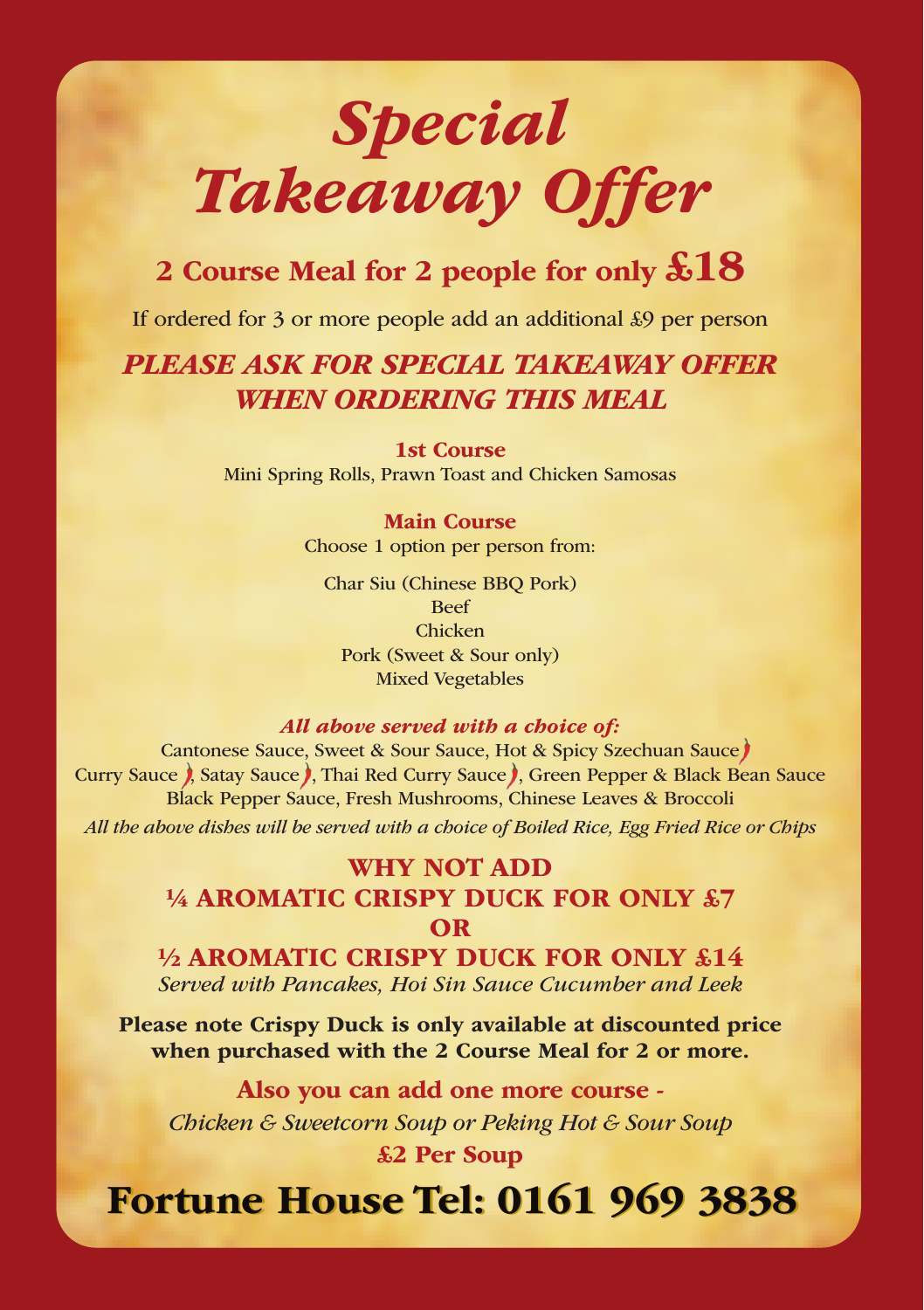# **HOUSE BANQUETS**

## **IMPERIAL**

**£21.50 PER PERSON (Minimum for 2 persons)**

#### **SOUPS**

Peking Hot & Sour Soup or Chicken Sweet Corn Soup or Wonton Soup

Prawn Crackers

**APPETISERS** Salt & Pepper Chicken Wings **Mini Spring Rolls** Sesame Prawn Toast BBQ Ribs, Crispy Seaweed

Aromatic Crispy Duck Served with Pancakes Spring Onions Cucumber & Hoi Xian Sauce

**MAIN COURSE** (Choose 1 different main course per person if less than 5 people)

Fried Chicken with XO Spicy Sauce

Fillet Steak with Cantonese Sauce

Crispy Shredded Beef in  $\sqrt{ }$ Chilli Sauce

Duck with Lemon Sauce

King Prawn with Ginger & Spring Onion

All served with Young Chow Fried Rice

## **PEKING**

**£18.00 PER PERSON (Minimum for 2 persons)**

**SOUPS** Peking Hot & Sour Soup or Chicken Sweet Corn Soup

Prawn Crackers

#### **APPETISERS**

Prawn Toast, BBQ Ribs Crispy Mini Spring Rolls Crispy Seaweed, Crispy Wonton Sweet & Sour Dipping Sauce

**MAIN COURSE** (Choose 1 different main course per person if less than 5 people)

Sweet & Sour Chicken

Sliced Beef with Green Pepper & Black Bean Sauce

Duck in Plum Sauce

Fried King Prawn in Chilli Garlic Sauce

Lamb in Black Pepper Sauce

All served with Young Chow Fried Rice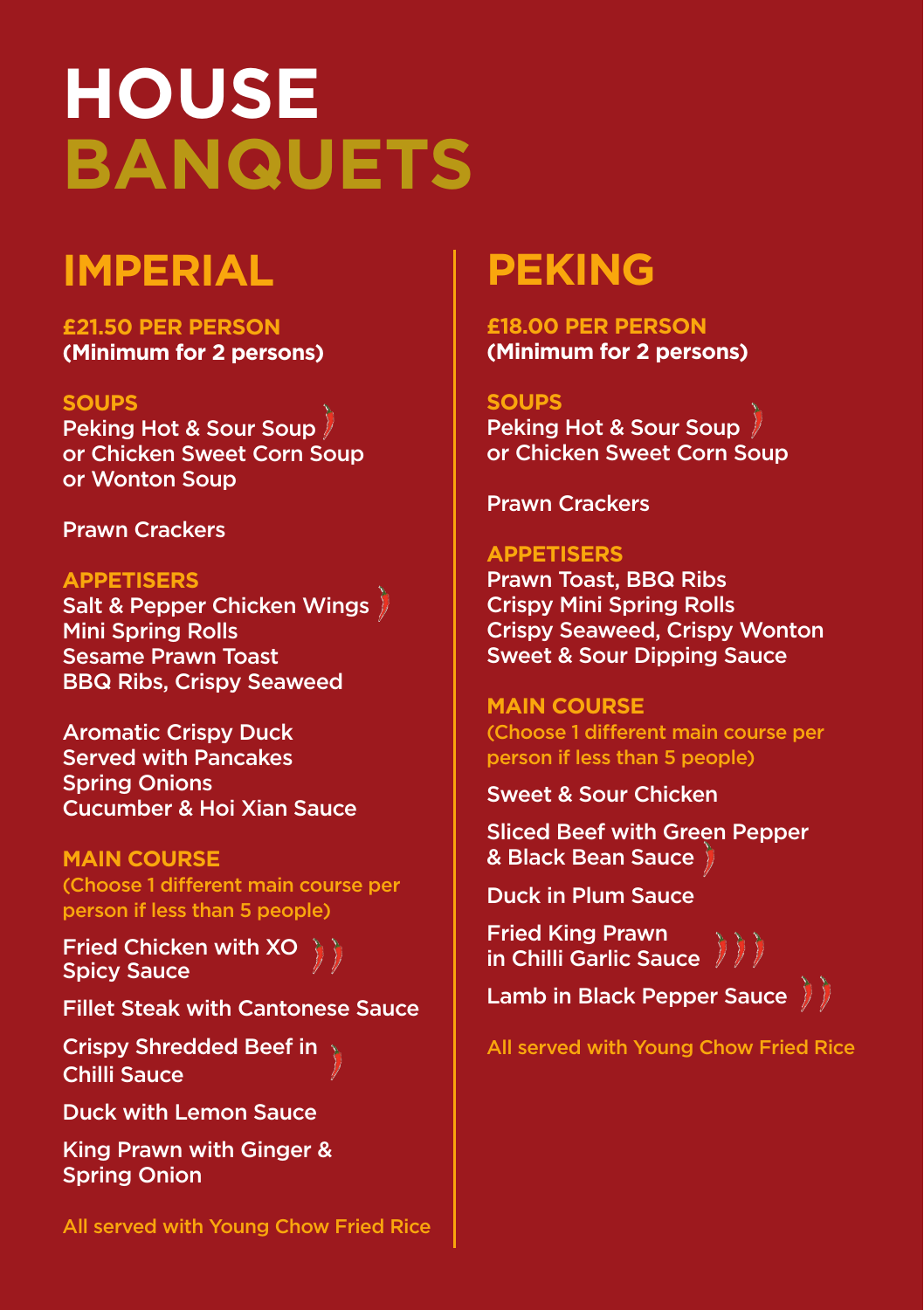# **A LA CARTE**

#### **IMPERIAL PLATTER £9.00 PER HEAD (Minimum 2 persons)**

Prawn Toast, Imperial BBQ Ribs, Crispy Wontons, Mini Spring Rolls, Salt & Pepper Chicken Wings, Crispy Seaweed, Sweet & Sour Dipping Sauce

#### **DIM SUM PLATTER**

**£9.00 PER HEAD (Minimum 2 persons)** 

Sui Mai, Har Gao, Prawn Toast, Spring Rolls, Chicken Samosas Salt & Pepper Chicken Pieces Crispy Seaweed

**AROMATIC CRISPY DUCK £9.00 PER QUARTER**

Served with Pancakes, Spring Onion, Cucumber & Hoi Xian Sauce

**DEEP FRIED CRISPY LAMB £9.00**

Served with Pancakes, Spring Onion, Cucumber & Hoi Xian Sauce

# **HOUSE SOUPS**

| <b>Chicken Sweet Corn</b>                                 | £3.50 |
|-----------------------------------------------------------|-------|
| <b>Peking Hot &amp; Sour</b>                              | £3.50 |
| <b>Chicken Noodle</b>                                     | £3.50 |
| <b>Crab Meat Sweet Corn</b>                               | £3.50 |
| <b>Wonton</b>                                             | £4.50 |
| <b>Chicken &amp; Mushroom</b>                             | £3.50 |
| <b>Shredded Duckling &amp;</b><br><b>Chinese Mushroom</b> | £4.50 |
| <b>Rainbow Seafood</b>                                    | £4.50 |

#### **Allergies**

While we do our best to reduce the risk of cross-contamination in our restaurant, we **CANNOT** guarantee that any of our dishes are free from allergens and therefore cannot accept any liability in this respect.

Guests with severe allergies are advised to assess their own level of risk and consume dishes at their own risk.

Dishes that contain chili & nuts

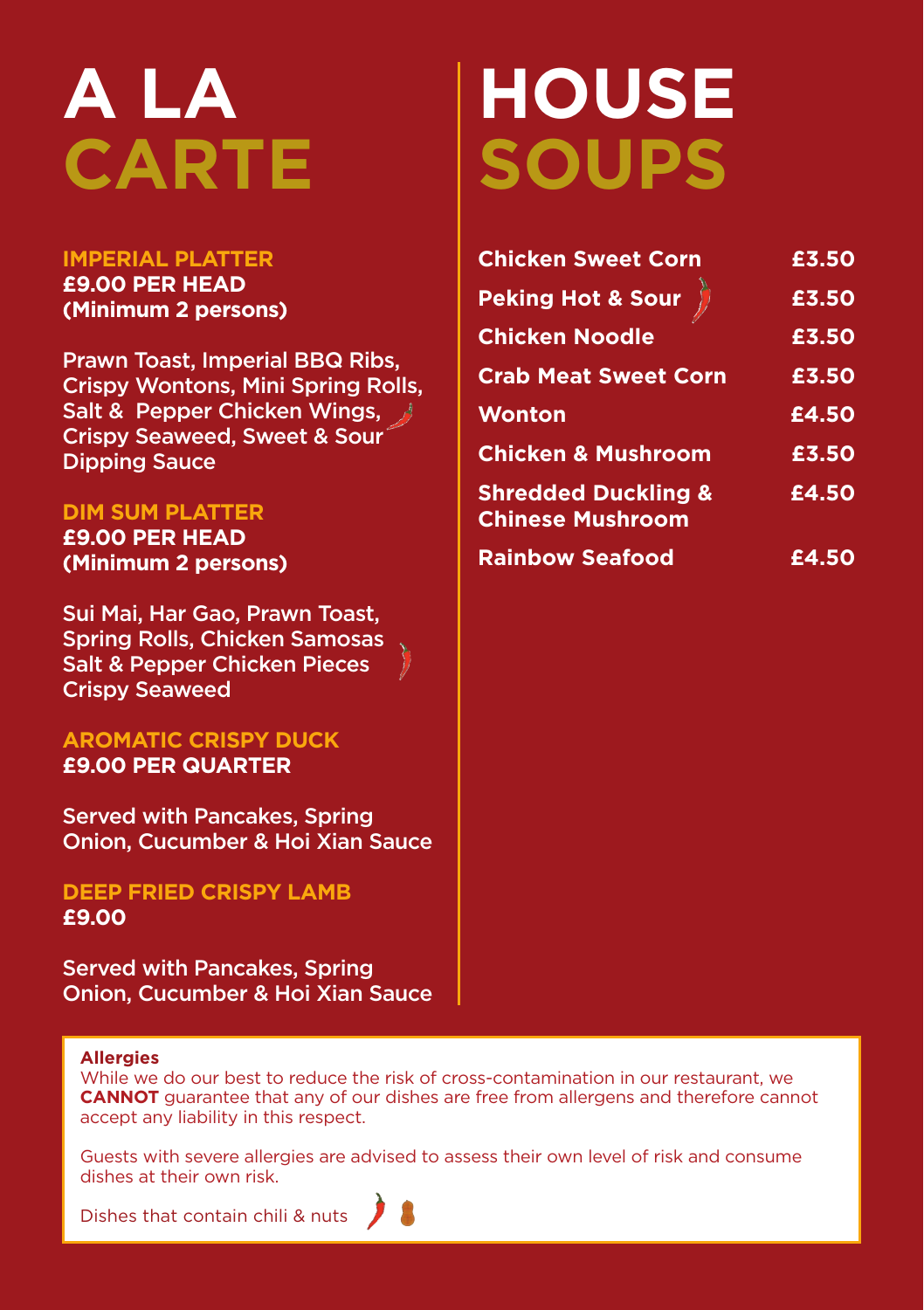# **DELICIOUS APPETISERS**

| Skewered Chicken in Satay Sauce 2 (Martin 1997) 1 (Martin 1997) 1 (Martin 1998) 1 (Martin 1998) 1 (Martin 199 |  |
|---------------------------------------------------------------------------------------------------------------|--|
|                                                                                                               |  |
| (Served with Sweet & Sour Sauce)                                                                              |  |
|                                                                                                               |  |
|                                                                                                               |  |
|                                                                                                               |  |
| Crispy Chicken Wings in Spicy Tai Sauce<br>Fresh Steamed Scallop (minimum of 2) each £4.20                    |  |
|                                                                                                               |  |
|                                                                                                               |  |
| (with Garlic Sauce or Black Bean Sauce)                                                                       |  |
|                                                                                                               |  |
|                                                                                                               |  |
|                                                                                                               |  |
|                                                                                                               |  |
|                                                                                                               |  |
| (with Sweet & Sour Sauce)                                                                                     |  |
|                                                                                                               |  |
|                                                                                                               |  |
|                                                                                                               |  |
|                                                                                                               |  |
|                                                                                                               |  |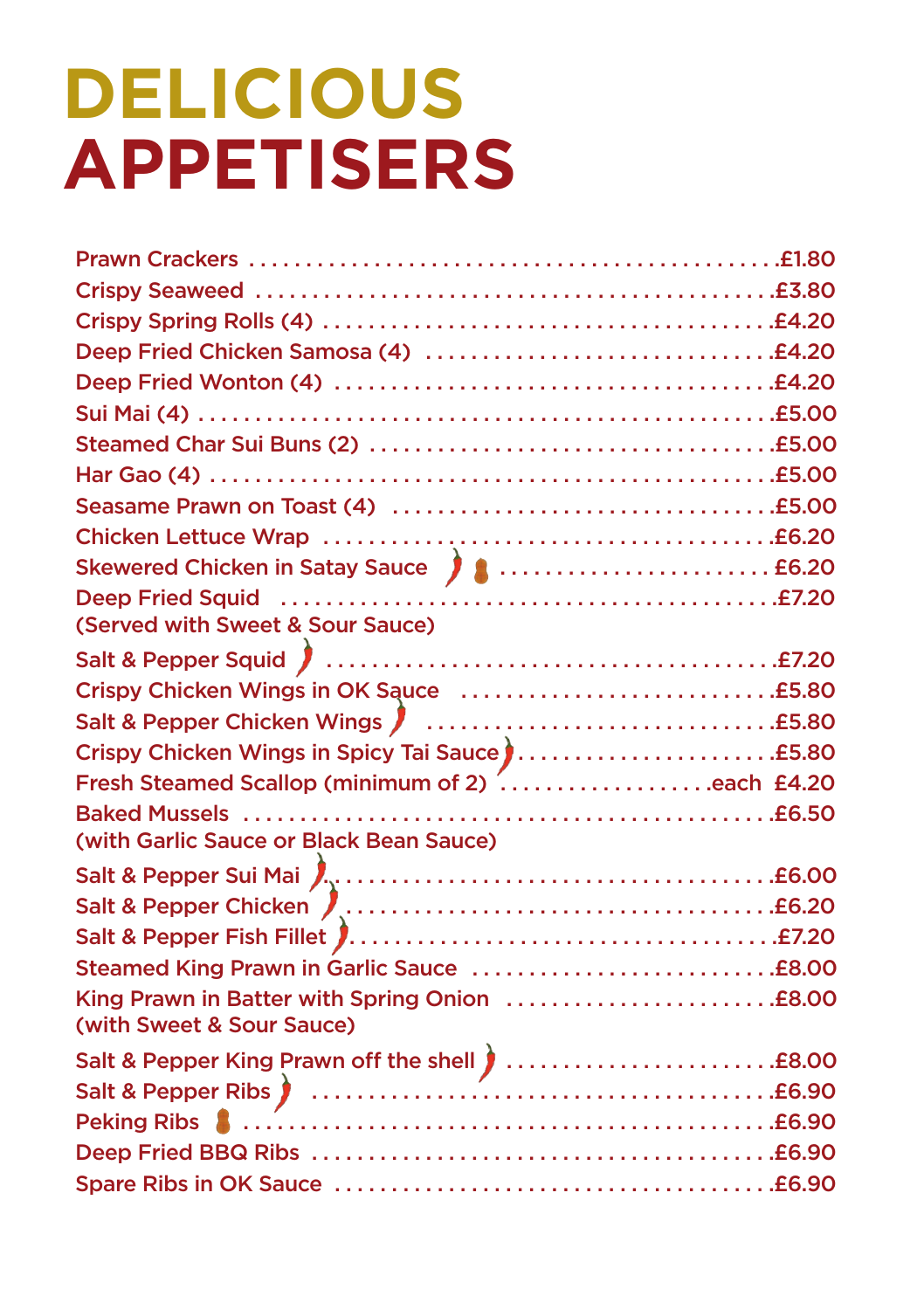# **CHEF'S SPECIALS**

#### **STARTERS**

| <b>Deep Fried King Prawn Dumplings</b><br>(Served with Salad Cream Dip) | £5.80  |
|-------------------------------------------------------------------------|--------|
| <b>Nutty Cumin Chicken Skewers</b> )                                    | £6.20  |
| Shelter Harbour Soft Shell Crab )                                       | £9.00  |
| Dry Spice Shredded Chicken ) )                                          | £7.80  |
| <b>Dry Spice Shredded Fillet Steak (1)</b>                              | £11.00 |

#### **MAINS**

| <b>Crispy Lamb Brisket Smothered in Curry Sauce ) )</b>                                                               | £9.00  |
|-----------------------------------------------------------------------------------------------------------------------|--------|
| Sautéed Fillet Steak Cubes )<br><b>Marinated &amp; Cooked in Korean Sweet Galbi Sauce</b>                             | £11.00 |
| <b>Sautéed Fillet Steak Cubes Marinated and Cooked</b><br>in Japanese Terriyaki Sauce                                 | £11.00 |
| <b>Crispy Shredded Steak Smothered in Fruity OK Sauce</b>                                                             | £11.00 |
| <b>Freaking Hot Chicken or Beef Cooked<br/>in Szechuan Spice Broth</b><br>, , ,                                       | £9.00  |
| <b>Crispy Shredded Chili Beef</b> )                                                                                   | £8.00  |
| <b>Crispy Shredded Chili Chicken</b> )                                                                                | £8.00  |
| <b>Crispy Sliced Chicken Fillet with Lemon Sauce</b>                                                                  | £8.00  |
| Sliced Chicken with Yellowbean Sauce                                                                                  | £8.00  |
| <b>Par Far Duckling</b><br><b>Delicious Roast Duckling topped with a layer of</b><br><b>Stuffed Minced Prawn Meat</b> | £10.00 |
| <b>Roast Duck</b><br><b>With Orange, Lemon or Plum Sauce</b>                                                          | £8.20  |
| Deep Fried Cod Fillet in Batter )<br><b>With Blackbean or Spicy Szechuan Sauce</b>                                    | £8.70  |
| <b>Poached Scallops</b><br>In Fresh Ginger & Spring Onion or XO Sauce ) )                                             | £10.00 |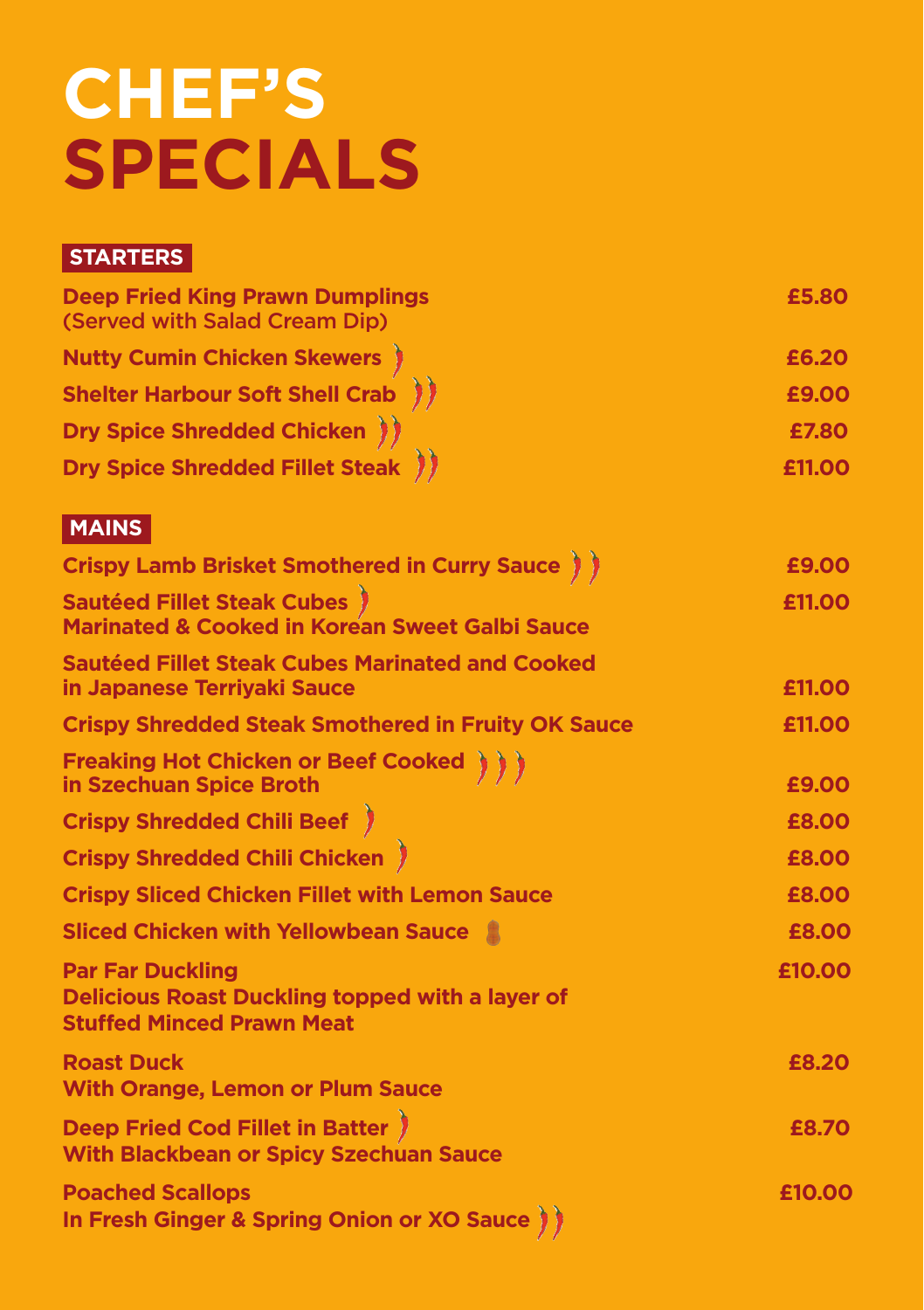# **HOUSE DISHES**

## **CHOOSE A DISH...**

| House Special Mixed Chicken, Beef, Pork & King Prawns  . £9.00 |  |
|----------------------------------------------------------------|--|
|                                                                |  |

### **THEN ADD**

| <b>Pineapple</b>                       |
|----------------------------------------|
| <b>Fresh Tomatoes</b>                  |
| <b>Fresh Mushrooms</b>                 |
| Cashew Nut (extra £1)                  |
| <b>Chinese Leaves &amp; Broccoli</b>   |
| Green Pepper & Blackbean Sauce)        |
| <b>Fresh Ginger &amp; Spring Onion</b> |
| <b>Cantonese Sauce</b>                 |
| <b>Wine &amp; Garlic Sauce</b>         |
| Curry Sauce ) )                        |
| Satay Sauce )                          |
| <b>Sweet &amp; Sour Sauce</b>          |

**Ok Sauce Hot & Spicy Szechuan Sauce Kunbo Style (extra £1) Oyster Sauce Foo Yung (extra £1) Black Pepper Sauce ) ) Chop Suey Style Chili Garlic Sauce**  $\left(\begin{array}{c} 1 \end{array}\right)$ **Thai Red Curry Sauce XO Spicy Sauce (extra £1) Omelette (chips included)**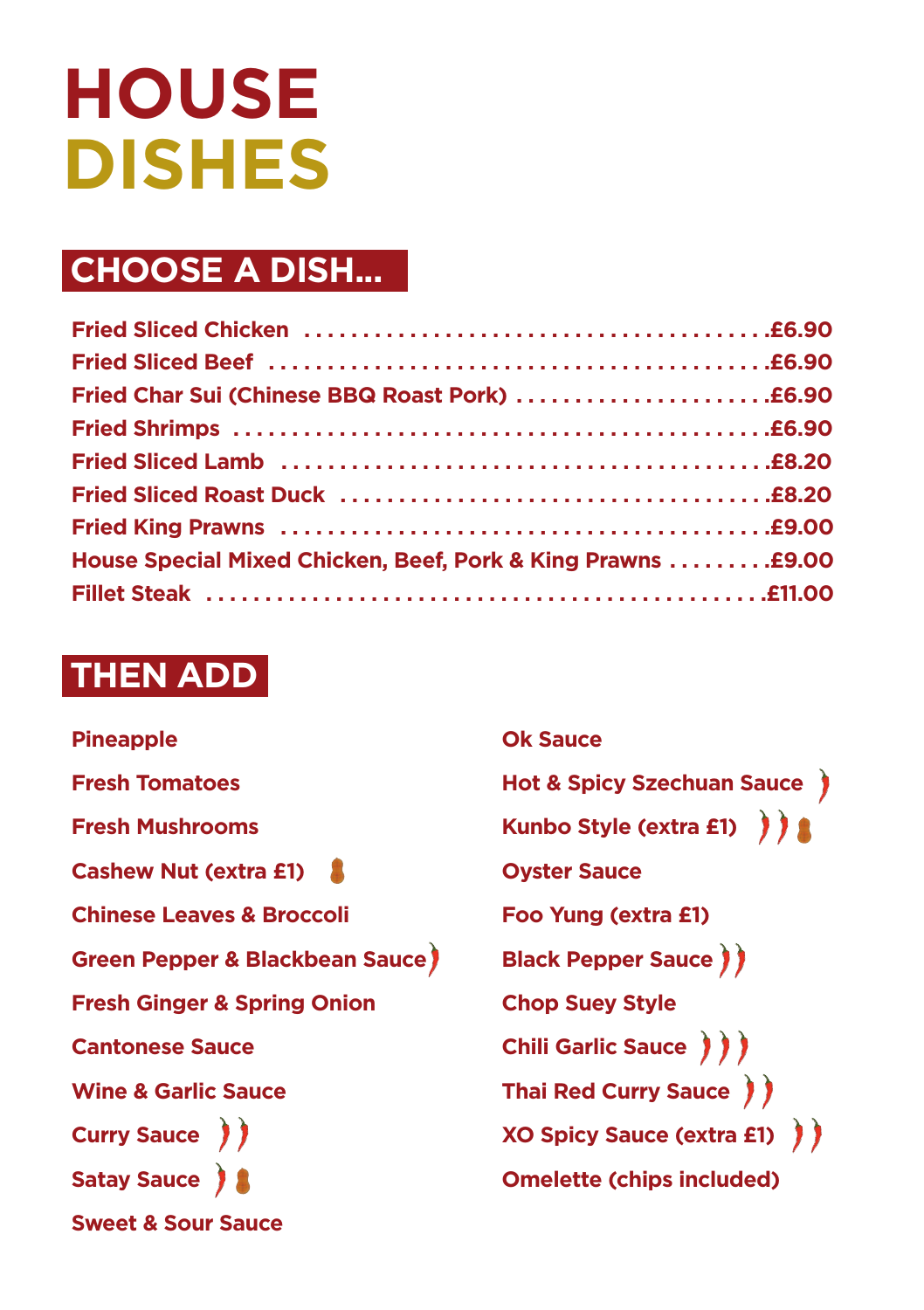## **VEGETARIAN MENU**

#### **STARTERS**

| <b>Vegetable Spring Rolls</b>        | £3.80 |
|--------------------------------------|-------|
| <b>Seaweed</b>                       | £3.80 |
| <b>Deep Fried Garlic Mushroom</b>    | £5.50 |
| <b>Salt &amp; Pepper Bean Curd</b> ) | £6.00 |
| <b>Vegetable Lettuce Wrap</b>        | £5.40 |
| <b>Vegetarian Curry Samosa</b> )     | £3.80 |
| <b>Salt &amp; Pepper Mushrooms</b>   | £5.50 |
|                                      |       |

### **SOUPS**

| <b>Clear Mixed Vegetable Soup</b> | £3.80 |
|-----------------------------------|-------|
| Vegetarian Hot & Sour Soup )      | £3.80 |
| <b>Sweetcorn Soup</b>             | £3.80 |

### **MAINS**

| Mixed Vegetable Curry ) )                                 | £7.00 |
|-----------------------------------------------------------|-------|
| Mixed Vegetable Satay                                     | £7.00 |
| <b>Fried Mixed Vegetables in Chili Garlic Sauce      </b> | £7.00 |
| <b>Fried Mixed Vegetables in Black Bean Sauce</b> )       | £7.00 |
| Fried Mixed Vegetables in with Cashew Nuts                | £8.00 |
| <b>Fried Bean Curd with Mixed Vegetables</b>              | £7.00 |
| <b>Mixed Vegetable Chow Mein</b>                          | £8.00 |
| <b>Mixed Vegetable Fried Rice</b>                         | £7.00 |
| Mixed Vegetable in Szechuan Sauce )                       | £7.00 |
| <b>Vegetarian Vermicelli (without meat)</b>               | £8.00 |
| <b>Mushroom Foo Yung</b>                                  | £7.00 |
| <b>Vegetarian Singapore Chow Mein</b>                     | £8.00 |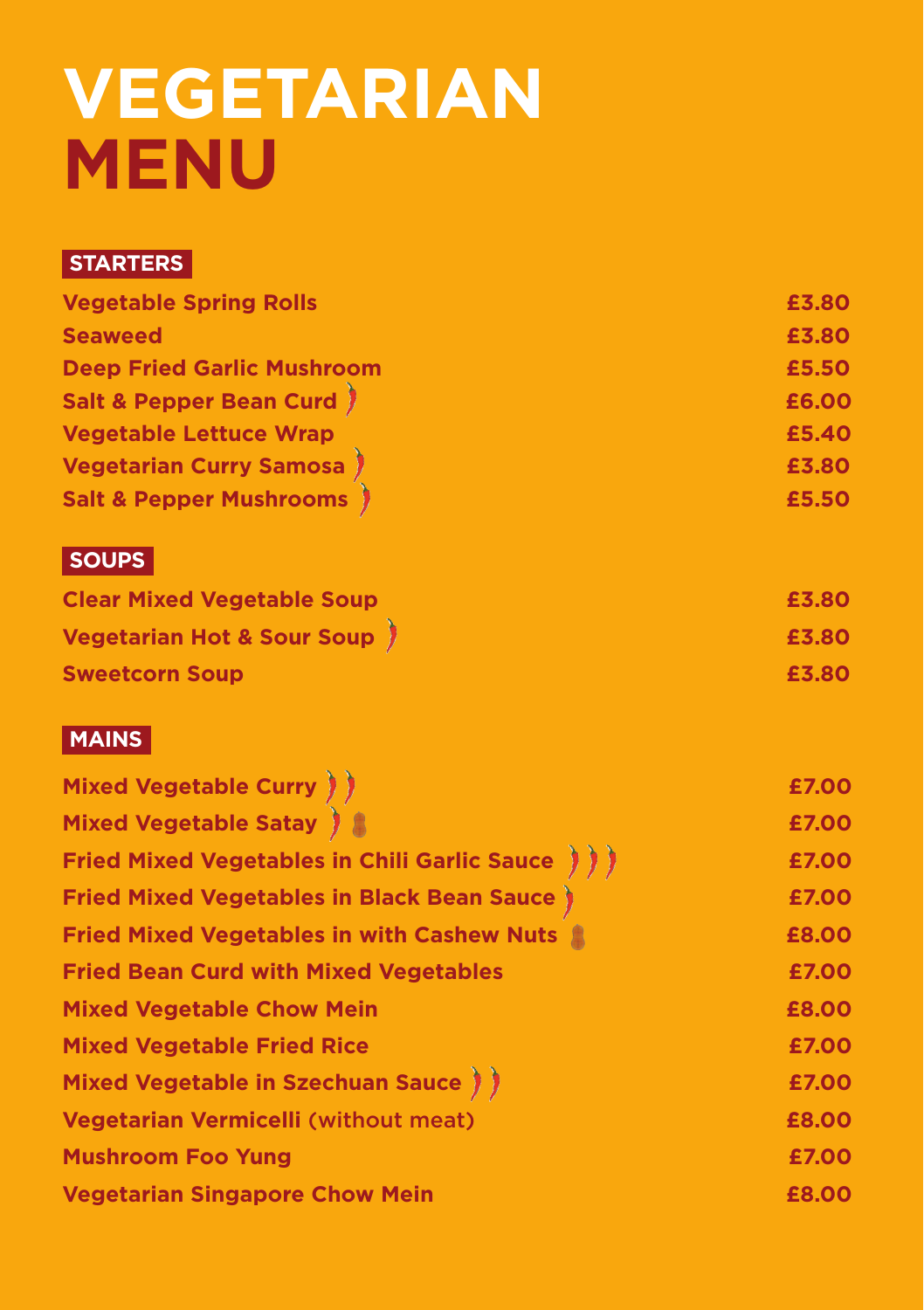# **RICE & NOODLES**

| (Chicken, Beef, Char Sui, King Prawn) |  |
|---------------------------------------|--|
|                                       |  |
|                                       |  |
|                                       |  |
|                                       |  |
|                                       |  |
|                                       |  |
|                                       |  |
|                                       |  |
|                                       |  |
| (Chicken, Beef, Char Sui, King Prawn) |  |
|                                       |  |
|                                       |  |
|                                       |  |
|                                       |  |
|                                       |  |
|                                       |  |
|                                       |  |
|                                       |  |
|                                       |  |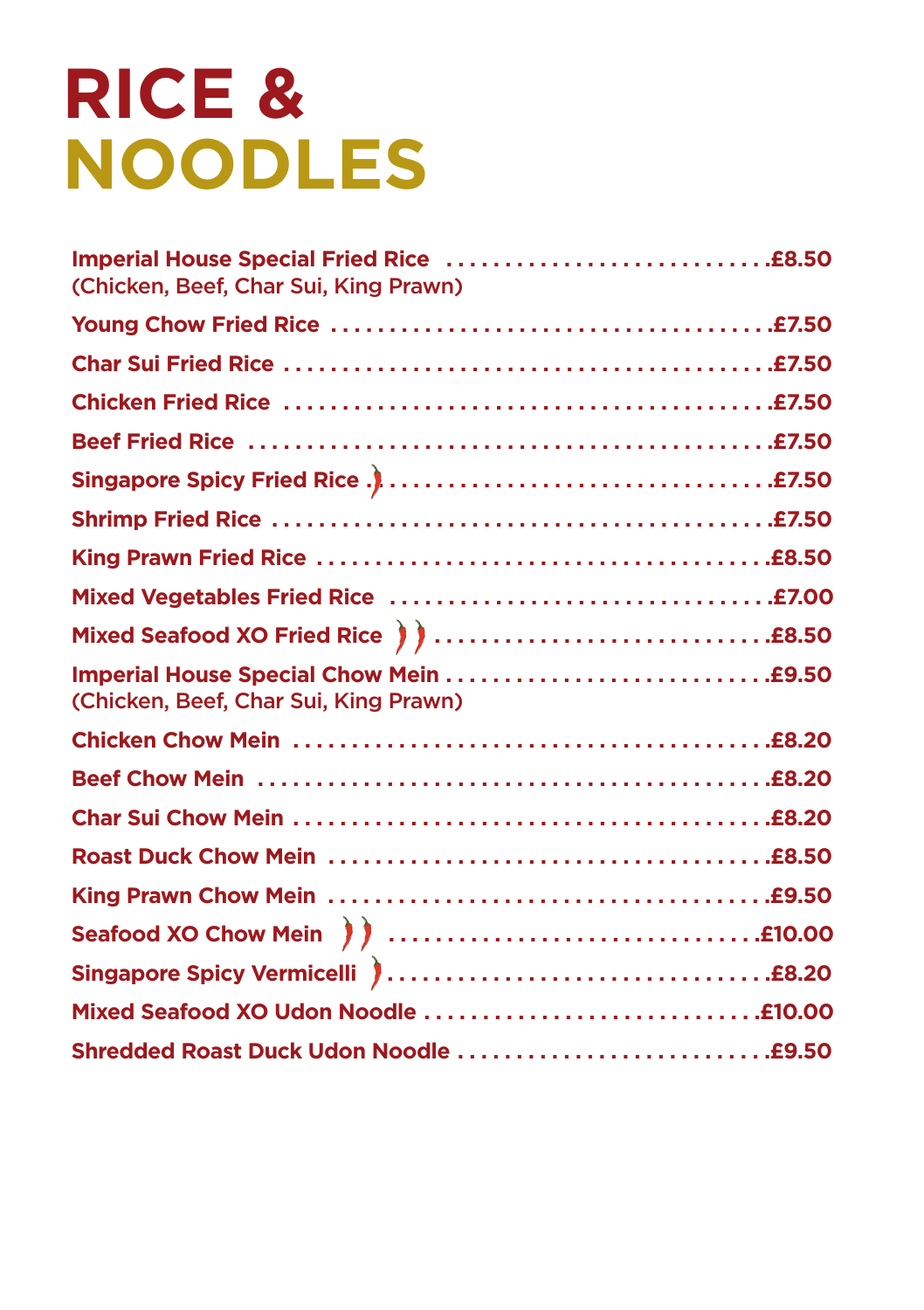# **SIDE PORTIONS**

| Cantonese Sauce (and all and all and all and all and all and all and all and all and all and all and all and a |
|----------------------------------------------------------------------------------------------------------------|
| Peking Sauce <b>Communication (2018)</b> Peking Sauce <b>Communication</b> (2.20                               |

# **KIDS MEALS**

**(Fruit Shoot Drink Included)**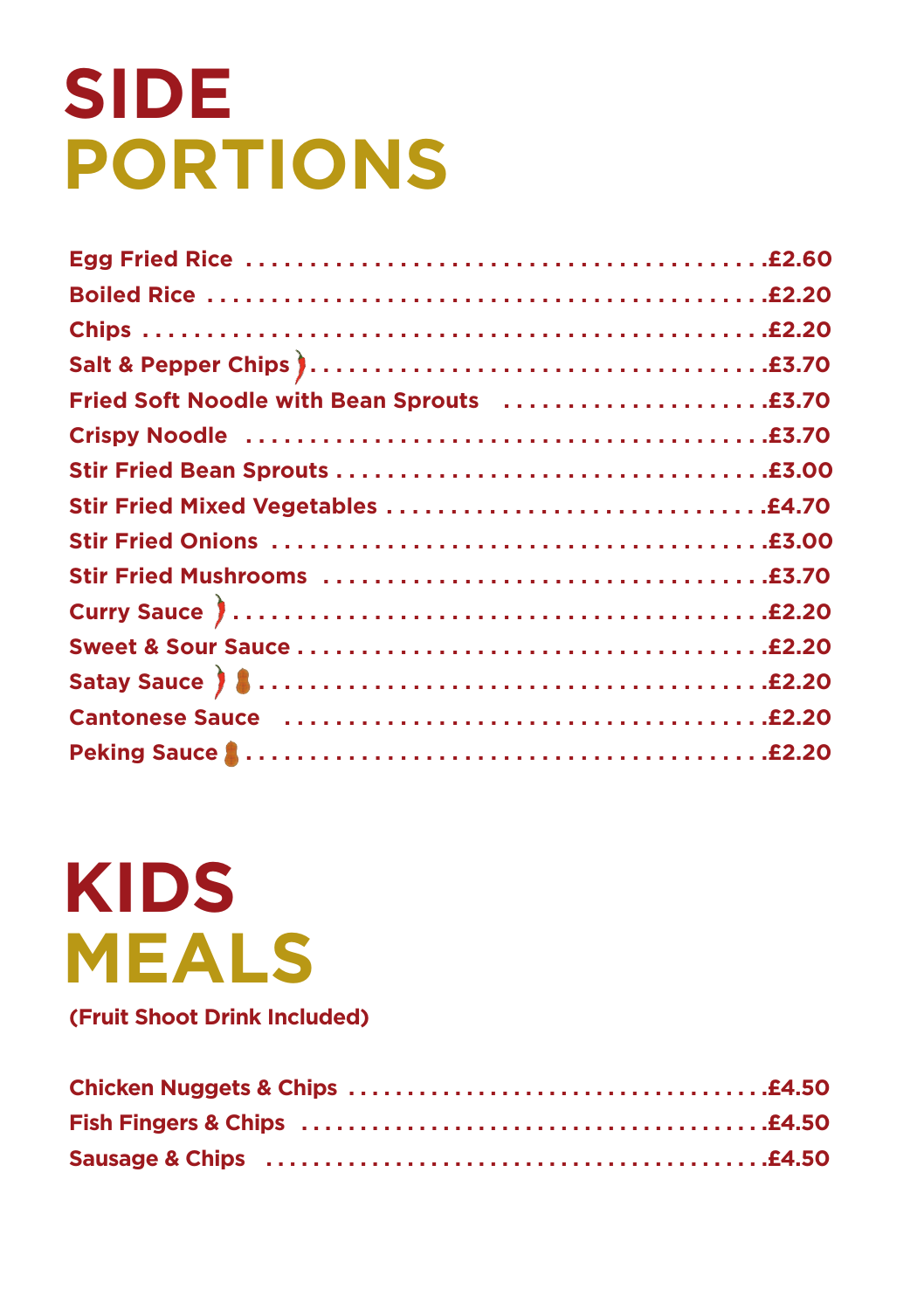#### **Allergies**

While we do our best to reduce the risk of cross-contamination in our restaurant, we **CANNOT** guarantee that any of our dishes are free from allergens and therefore cannot accept any liability in this respect.

Guests with severe allergies are advised to assess their own level of risk and consume dishes at their own risk.

Dishes that contain chili & nuts  $\int$